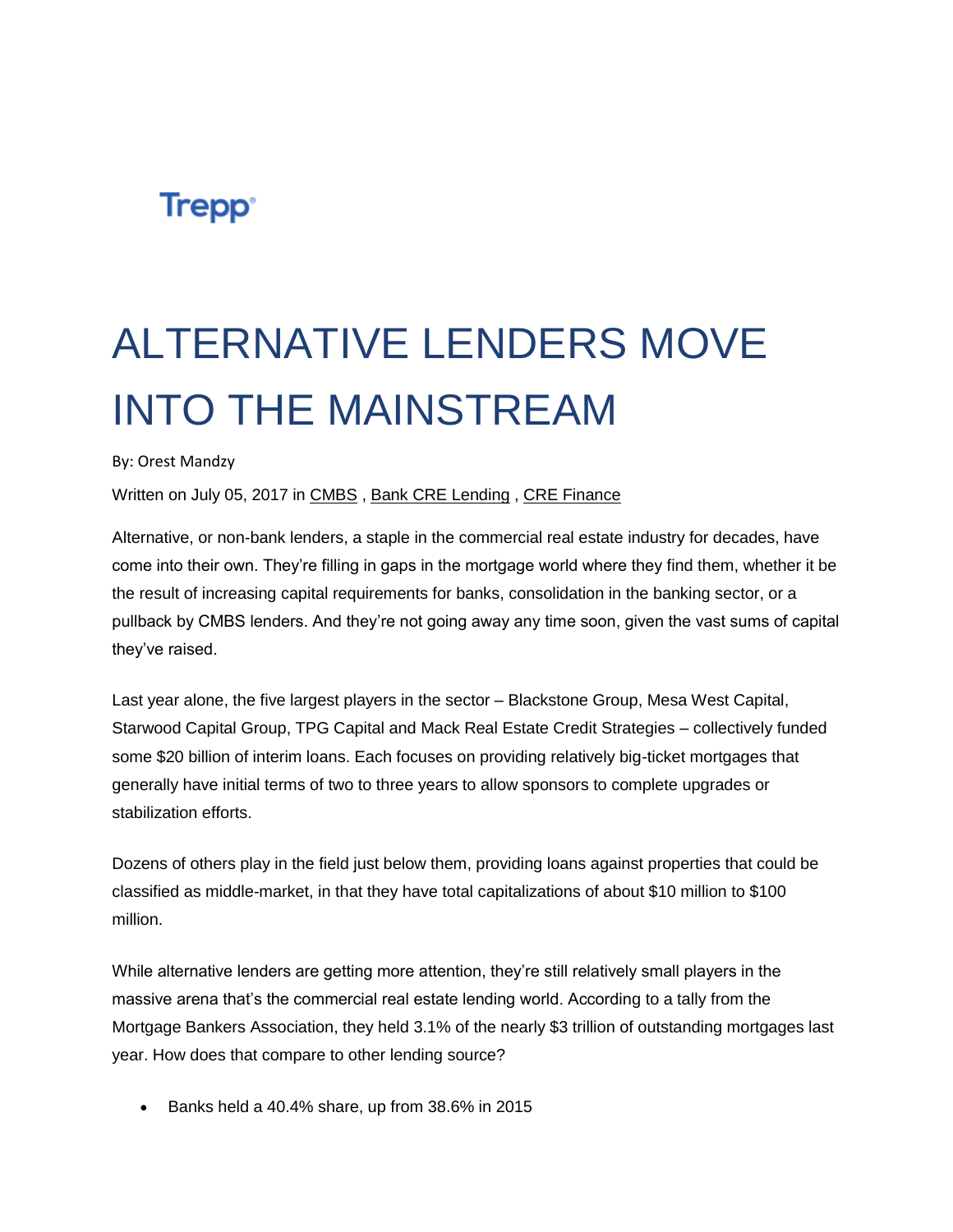- The housing finance agencies—Freddie Mac and Fannie Mae—came in with a 17.6% stake
- CMBS seized a 15.5% share
- Life insurance companies held a 14.2% stake.

The relatively heavy exposure of banks to commercial real estate has piqued regulators' concerns. As such, they're pulling back, creating an opening for alternative lenders.

According to the Federal Reserve's recent Senior Loan Officer Opinion Survey, banks reported that they tightened their lending standards over the past year. They increased loan spreads for all commercial mortgages and a significant percentage of banks had reduced their required loan-tovalue ratios on construction, land development and multifamily loans. In most cases, banks had cited the uncertain outlook for commercial real estate and increased concerns about the effects of regulatory changes.

## **Banks Are 'Rationing' Loans**

"It's not that banks aren't lending," explained Stephen Theobald, Chief Financial Officer of Walker & Dunlop. They're effectively rationing their credit by not providing too much financing to any one developer, sector or geographic area. That's prompted some developers to quickly pay off their construction loans, well before their projects reach stabilization, in order to be able to line up new financing for their subsequent projects. As a result, developers will often turn to alternative lenders for interim loans that would take a project from construction completion to stabilization.

"Once upon a time, banks were the real estate lenders," explained Joshua Stein, a New York attorney who has specialized in the sector for more than three decades. But growing regulatory oversight "has made it difficult for them to do business. They've become very conservative."

Thorofare Capital, a Los Angeles lender that focuses squarely on the middle market, pointed to that pullback, particularly by community banks, which were the meat-and-potatoes lender to relatively small and mid-sized development projects throughout the country. They were also the traditional lenders to properties undergoing redevelopment or renovations.

"Before the downturn, they were doing deals for the real estate, not for the banking relationships," explained Felix Gutnikov, EVP of Originations for Thorofare. They're typically reluctant to lend now, he said, unless they're able to generate additional business from their clients. That's created pockets